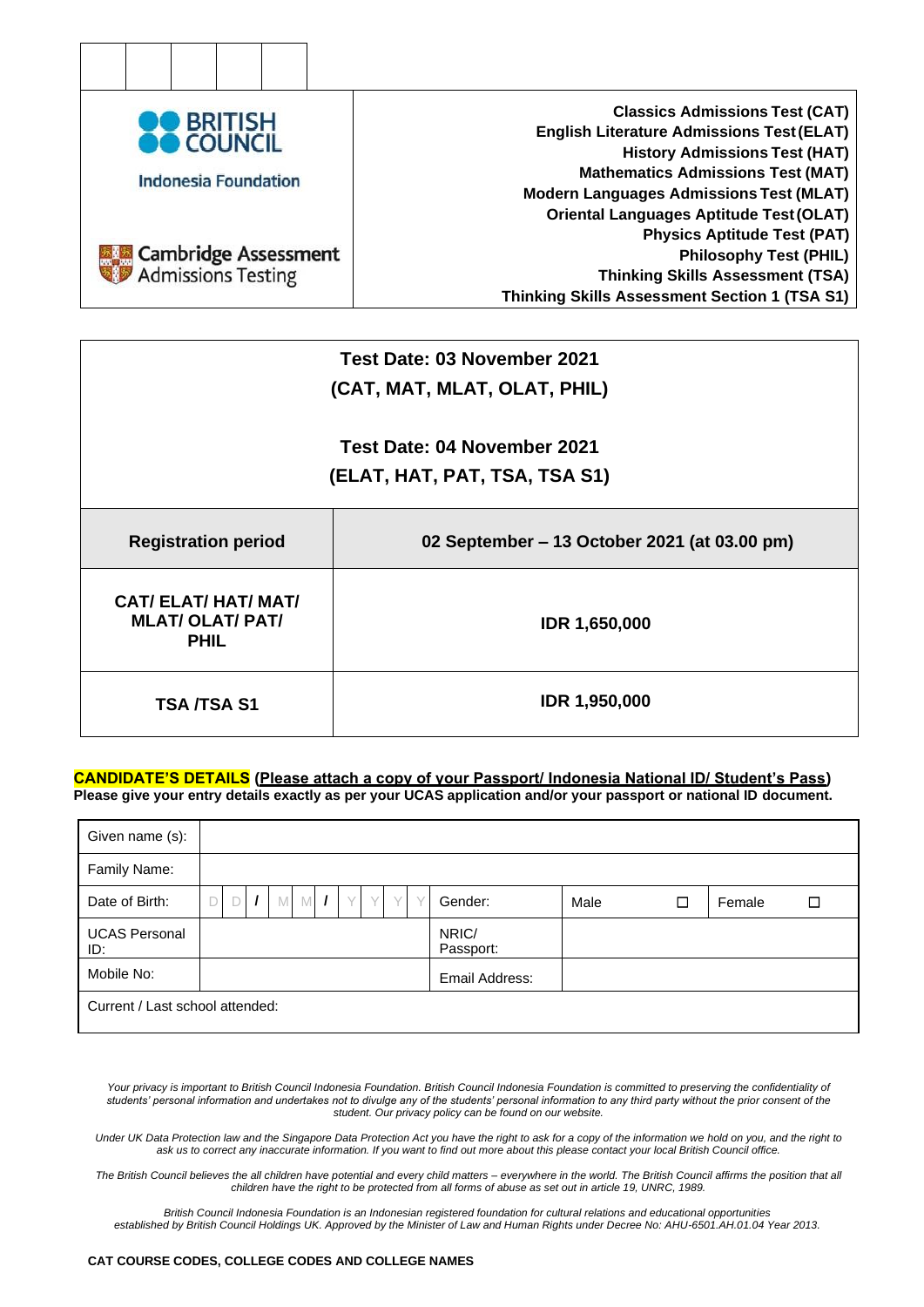

#### **ACCESS ARRANGEMENTS (Please tick as applicable/ supporting documents must be provided) Requests for modified papers must be received by 3.00 pm on 27 September 2021.**

| Maximum 25% extra time                                                         | □ | Supervised breaks              | Separate invigilation   |  |
|--------------------------------------------------------------------------------|---|--------------------------------|-------------------------|--|
| Use of color overlays                                                          |   | Question papers enlarged to A3 | Use of a reader         |  |
| Use of an Amanuensis                                                           | □ | Use of a word processor        | IB Clash/ A level clash |  |
| Other (please give details of<br>required facilities or other<br>modification) | □ |                                |                         |  |

Reason for Access Arrangement

(attach supporting document - medical evidence or personalised timetable):

# **Reminder**

# \***No refund or transfer is allowed after 13 October 2021**\*

Your privacy is important to British Council Indonesia Foundation. British Council Indonesia Foundation is committed to preserving the confidentiality of *students' personal information and undertakes not to divulge any of the students' personal information to any third party without the prior consent of the student. Our privacy policy can be found on our website.*

*Under UK Data Protection law and the Singapore Data Protection Act you have the right to ask for a copy of the information we hold on you, and the right to ask us to correct any inaccurate information. If you want to find out more about this please contact your local British Council office.*

*The British Council believes the all children have potential and every child matters – everywhere in the world. The British Council affirms the position that all children have the right to be protected from all forms of abuse as set out in article 19, UNRC, 1989.*

*British Council Indonesia Foundation is an Indonesian registered foundation for cultural relations and educational opportunities established by British Council Holdings UK. Approved by the Minister of Law and Human Rights under Decree No: AHU-6501.AH.01.04 Year 2013.*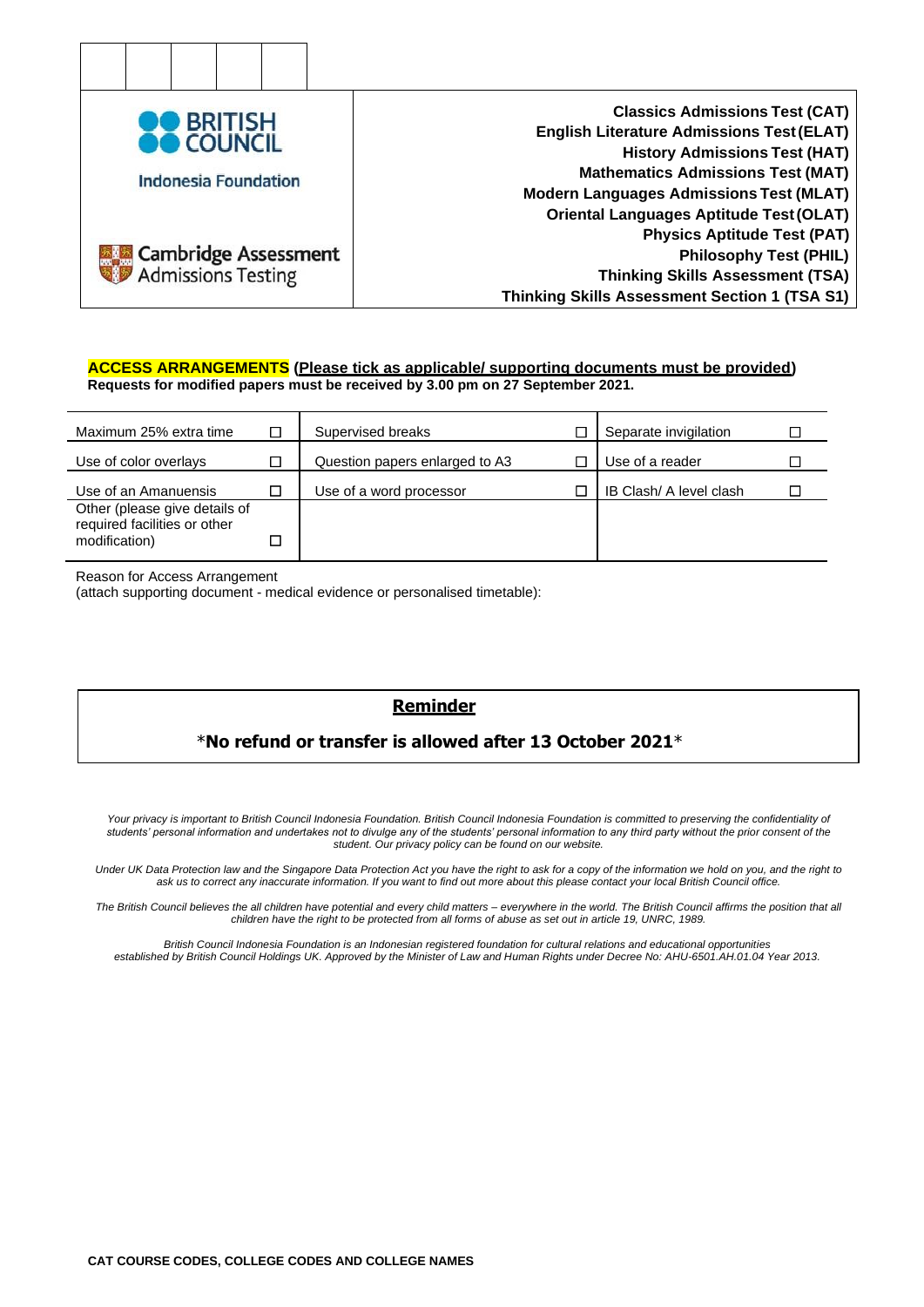

# **CAT / ELAT / HAT / MAT / MLAT / OLAT / PAT / PHIL / TSA Oxford/ TSA S1**

**Depending on your chosen course, you may need to take more than one admissions test. Visit University of Oxford [www.ox.ac.uk/tests](http://www.ox.ac.uk/tests) and [www.ox.ac.uk/courses](http://www.ox.ac.uk/courses) pages to see which test(s) your course requires. Please select the test(s) you need to take and enter your course code(s) and course name(s).**

| <b>Institutions</b>                     | <b>Tick</b><br>$(\vee)$ | Exam            | <b>Course Code and</b><br><b>Course Name*</b> |
|-----------------------------------------|-------------------------|-----------------|-----------------------------------------------|
|                                         |                         | <b>CAT</b>      |                                               |
|                                         |                         | <b>ELAT</b>     |                                               |
|                                         |                         | <b>HAT</b>      |                                               |
|                                         |                         | <b>MAT</b>      |                                               |
| <b>University of Oxford</b><br>(033)    |                         | <b>MLAT</b>     |                                               |
|                                         |                         | <b>OLAT</b>     |                                               |
|                                         |                         | <b>PAT</b>      |                                               |
|                                         |                         | <b>PHIL</b>     |                                               |
|                                         |                         | <b>TSA</b>      |                                               |
|                                         |                         | TSA (Section 1) | <b>LN12: Economics</b><br>and Management      |
|                                         |                         | TSA (Section 1) | <b>LV11: History &amp;</b><br>Economics       |
| <b>Imperial College</b><br>London (150) |                         | <b>MAT</b>      |                                               |
| <b>University of Warwick</b><br>(W20)   |                         | <b>MAT</b>      |                                               |

*\*Mandatory - refer to the list of course codes, college codes, and college names*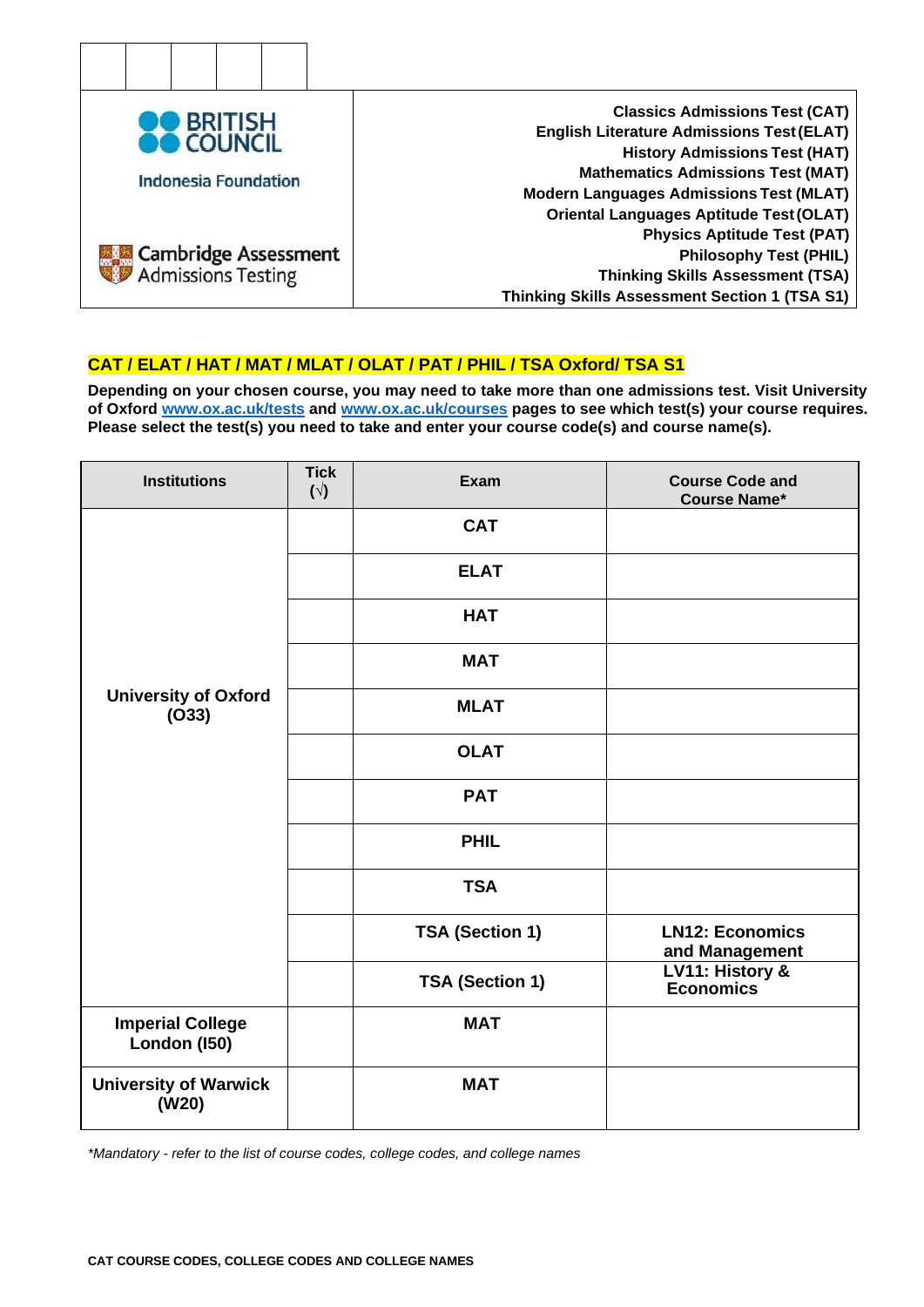

## **DECLARATION BY CANDIDATE**

Please note that by registering for this Admissions test, you are agreeing that data provided as part of the entry process may be passed to the Admissions Testing service and the University of Oxford, and that data may be for research purposes in connection with admissions procedures. You also agree that if you obtain a place for a course where your result was used in the admissions process, then the University of Oxford and UCAS may supply the Admissions Testing Service with data about your results in subsequent examinations whilst you are studying at the University of Oxford, unless you specifically notify the University of Oxford in writing. The Admissions Testing Service will take reasonable care to keep candidates' personal details anonymous.

- I certify that the information given on this form is complete, true and accurate
- I acknowledge that I have read and understood the "Information for candidates"
- I have read and understood Cambridge Assessment Data Protection: <http://www.cambridgeenglish.org/footer/dataprotection/>

| Candidate's signature:                                                                                                       |                 | Date: |                |  |
|------------------------------------------------------------------------------------------------------------------------------|-----------------|-------|----------------|--|
| For official use only (REGISTER UNDER SCHOOL EXAMS):<br>Board codes: CAT; ELAT; HAT; MAT; MLAT; OLAT; PAT; PHIL; TSA; TSA S1 |                 |       |                |  |
| Sequence number: ___________                                                                                                 | Receipt number: | Date: | Registered by: |  |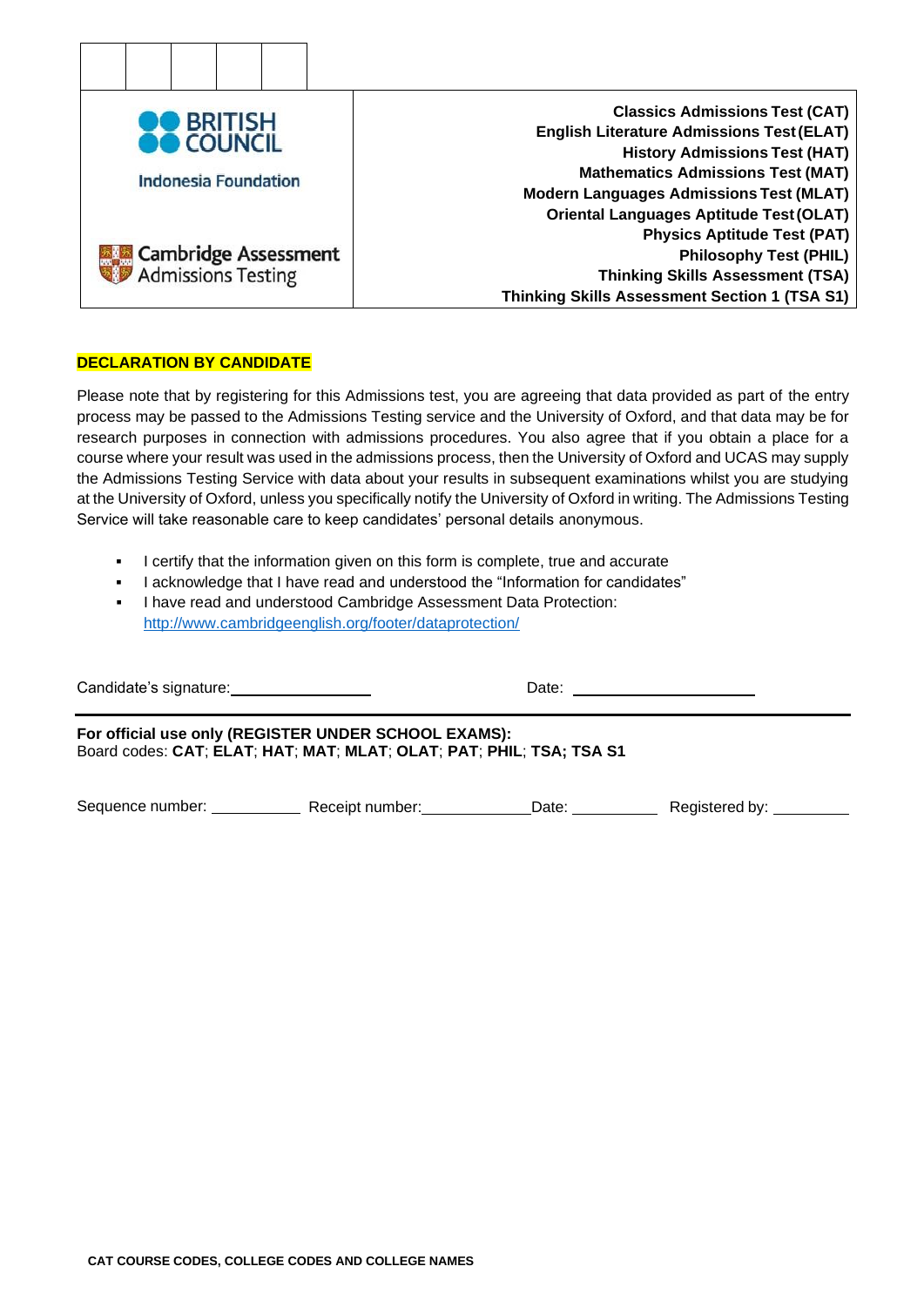

#### **CAT COURSE CODES, COLLEGE CODES, AND COLLEGE NAMES**

| <b>Institution</b>         | <b>Course Codes</b>                                                                                                                                                                                                                                                                                                                                                                                                                                                                                                                                                                                                                                                                                                                                                                                                                                                 |
|----------------------------|---------------------------------------------------------------------------------------------------------------------------------------------------------------------------------------------------------------------------------------------------------------------------------------------------------------------------------------------------------------------------------------------------------------------------------------------------------------------------------------------------------------------------------------------------------------------------------------------------------------------------------------------------------------------------------------------------------------------------------------------------------------------------------------------------------------------------------------------------------------------|
| University of Oxford (O33) | Q800 Classics<br>Q810 Classics II<br>Q8R7 Classics and Beginners Czech (with Slovak) (3 years)<br>Q8T9 Classics with Oriental Studies QQ38<br>Classics and English<br>QQ87 Classics and Modern Greek (3 years)<br>QQH8 Classics and English (four year course II)<br>QR38 Classics and Beginners Italian (3 years)<br>QR81 Classics and French (3 years)<br>QR82 Classics and German (3 years)<br>QR83 Classics and Italian (3 years)<br>QR84 Classics and Spanish (3 years)<br>QR85 Classics and Portuguese (3 years)<br>QR87 Classics and Czech (with Slovak) (3 years)<br>QR8N Classics and Beginners Portuguese (3 years)<br><b>QR8Y Classics and Beginners Modern Greek (3 years)</b><br>QRV7 Classics and Russian (3 years)<br>Information provided by the University of Oxford. You can confirm which test(s) your<br>course requires at www.ox.ac.uk/tests. |

### **ELAT COURSE CODES, COLLEGE CODES AND COLLEGE NAMES**

| <b>Institution</b>            | <b>Course Codes</b>                                                                                                                                                                                                                                                                                                                                                                                                                                                                                                                                                                                                                                                                                               |
|-------------------------------|-------------------------------------------------------------------------------------------------------------------------------------------------------------------------------------------------------------------------------------------------------------------------------------------------------------------------------------------------------------------------------------------------------------------------------------------------------------------------------------------------------------------------------------------------------------------------------------------------------------------------------------------------------------------------------------------------------------------|
| University of Oxford (O33)    | QQ38 Classics and English (three year course I)<br>QQH8 Classics and English (four year course II)<br>QR3S English and Beginners Czech (with Slovak)<br>RQ33 English and Beginners Italian<br>QR39 English and Beginners Modern Greek<br>QR3M English and Beginners Portuguese<br>QR37 English and Czech (with Slovak)<br>QR31 English and French<br>QR32 English and German<br>QR33 English and Italian<br>QQ37 English and Czech (with Slovak)<br>QR35 English and Portuguese<br><b>QRH7 English and Russian</b><br>QR34 English and Spanish<br>Q300 English Language and Literature<br>(Note that, depending on the selected course, an additional admissions test may<br>need to be taken, e.g. CAT or MLAT.) |
| University of Cambridge (CO5) | Q300 English<br>You can find information about assessment required by the University of Cambridge at<br>www.cam.ac.uk/assessment.<br>Assessment arrangement for mature applicants to the University of Cambridge vary -<br>please check the University of Cambridge for details.                                                                                                                                                                                                                                                                                                                                                                                                                                  |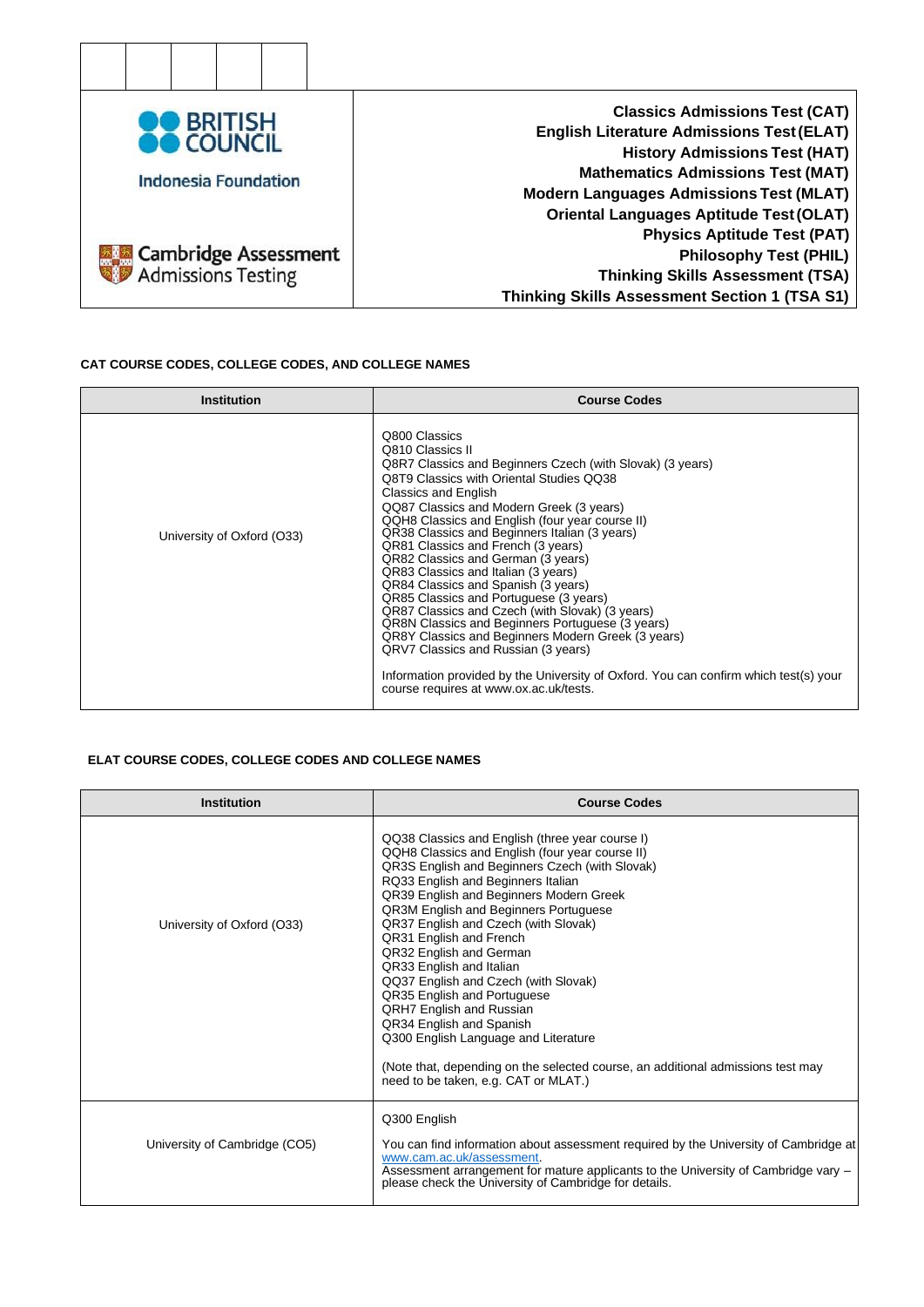

### **HAT COURSE CODES, COLLEGE CODES AND COLLEGE NAMES**

| <b>Institution</b>         | <b>Course Codes</b>                                                                                                                                                                                                                                                                                                                                                                                                                                                                                                                                                                                                                                                                                                                                                                                |
|----------------------------|----------------------------------------------------------------------------------------------------------------------------------------------------------------------------------------------------------------------------------------------------------------------------------------------------------------------------------------------------------------------------------------------------------------------------------------------------------------------------------------------------------------------------------------------------------------------------------------------------------------------------------------------------------------------------------------------------------------------------------------------------------------------------------------------------|
| University of Oxford (O33) | V100 History<br>V118 Ancient and Modern History<br><b>LV11 History and Economics</b><br>VQ13 History and English<br>VR1R History and Beginners Czech (with Slovak)<br>RV31 History and Beginners Italian (4 years)<br>VR1X History and Beginners Modern Greek<br>VR1N History and Beginners Portuguese<br>VR17 History and Czech (with Slovak) (4 years)<br>VR11 History and French (4 years)<br>VR12 History and German (4 years)<br>VR13 History and Italian (4 years)<br>VQ17 History and Modern Greek (4 years)<br>VR15 History and Portuguese (4 years)<br>VRC7 History and Russian (4 years)<br>VR14 History and Spanish (4 years)<br>LV21 History and Politics<br>(Note that, depending on the selected course, an additional admissions test may<br>need to be taken, eq. MLAT or TSA S1.) |

#### **MAT COURSE CODES, COLLEGE CODES AND COLLEGE NAMES**

| <b>Institution</b>            | <b>Course Codes</b>                                                                                                                                                                                                                                                                                                                                |
|-------------------------------|----------------------------------------------------------------------------------------------------------------------------------------------------------------------------------------------------------------------------------------------------------------------------------------------------------------------------------------------------|
| University of Oxford (O33)    | G <sub>100</sub> Mathematics<br>G400 Computer Science<br>GG13 Mathematics and Statistics (3 or 4 years)<br>GG14 BSc Mathematics and Computer Science<br>GV15 Mathematics and Philosophy<br>IV15 Computer Science and Philosophy                                                                                                                    |
| Imperial College London (150) | G <sub>100</sub> Mathematics<br>G102 Mathematics with Mathematical Computation<br>G103 Mathematics (MMath)<br>G104 Mathematics with a Year Abroad<br>G125 Mathematics (Pure Mathematics)<br>G1F3 Mathematics with Applied Mathematics/Mathematical Physics<br>G1G3 BSc Mathematics with Statistics<br>G1GH Mathematics with Statistics for Finance |
| University of Warwick         | G <sub>100</sub> Mathematics<br>G103 Mathematics (MMath)                                                                                                                                                                                                                                                                                           |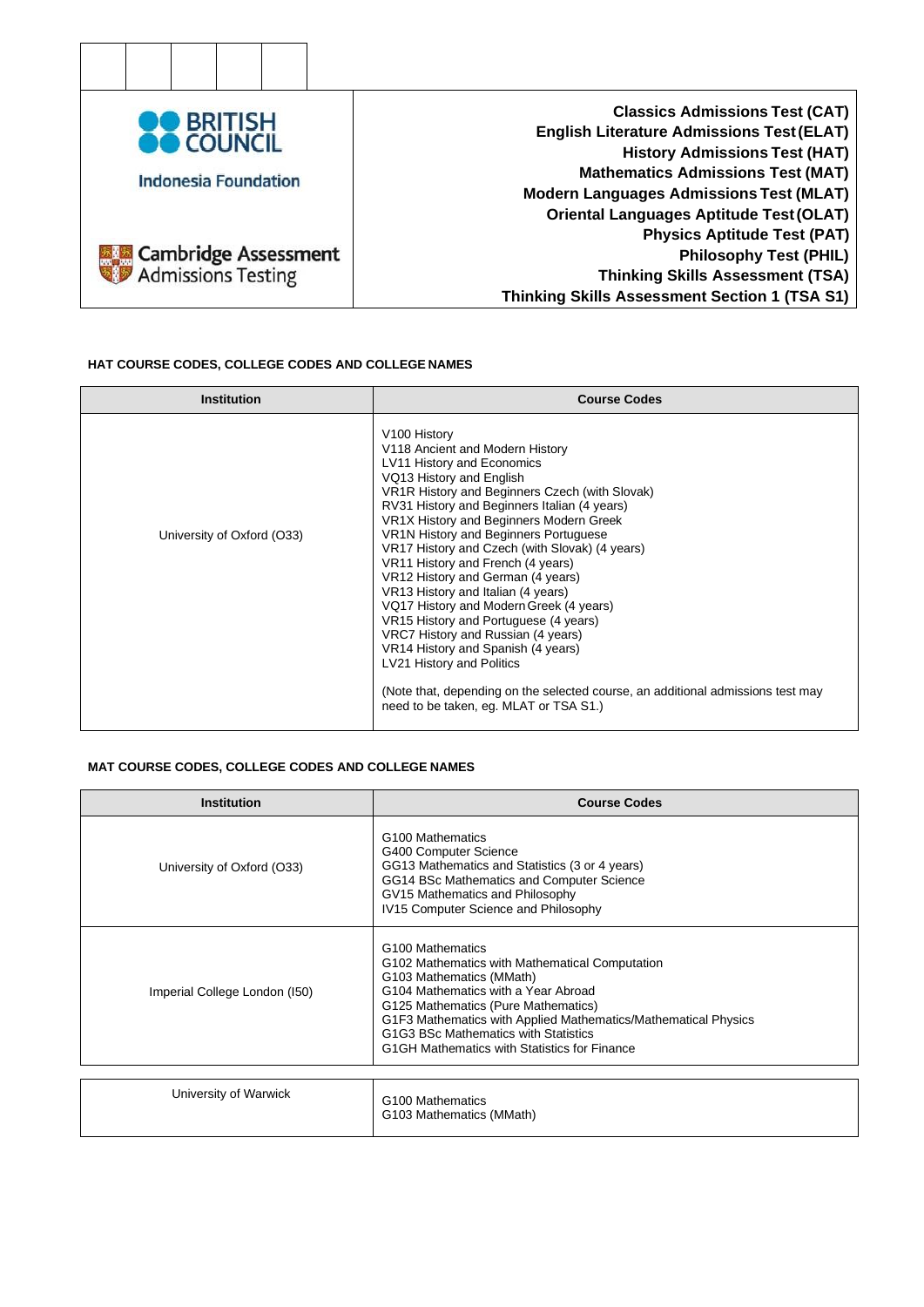

#### **MLAT & OLAT COURSE CODES, COLLEGE CODES AND COLLEGE NAMES**

| <b>Institution</b>         | <b>Course Codes</b>                                                                                                                                                                                                                                                  |
|----------------------------|----------------------------------------------------------------------------------------------------------------------------------------------------------------------------------------------------------------------------------------------------------------------|
| University of Oxford (O33) | * For course codes and details of course combinations visit:<br>https://www.ox.ac.uk/admissions/undergraduate/applying-to-oxford/guide/admissions-<br>tests/mlat<br>https://www.ox.ac.uk/admissions/undergraduate/applying-to-oxford/guide/admissions-<br>tests/olat |

#### **PAT COURSE CODES, COLLEGE CODES AND COLLEGE NAMES**

| <b>Institution</b>         | <b>Course Codes</b>                                                                                                                                                                                                                                                                                                                                                              |
|----------------------------|----------------------------------------------------------------------------------------------------------------------------------------------------------------------------------------------------------------------------------------------------------------------------------------------------------------------------------------------------------------------------------|
| University of Oxford (O33) | F303: Physics (4 years)<br><b>FJ22 Materials Science</b><br>H <sub>100</sub> : Engineering<br>H200: Civil Engineering (4 years)<br>H300: Mechanical Engineering (4 years)<br>H620: Electrical Engineering (4 years)<br>H630: Information Engineering (4 years)<br>H800: Chemical Engineering (4 years)<br>H811: Biomedical Engineering<br>VF53: Physics and Philosophy (4 years) |

#### **PHIL COURSE CODES, COLLEGE CODES AND COLLEGE NAMES**

| Institution                | <b>Course Codes</b>                                                                                                                                                                                                                                                                                                                                                                                                                    |
|----------------------------|----------------------------------------------------------------------------------------------------------------------------------------------------------------------------------------------------------------------------------------------------------------------------------------------------------------------------------------------------------------------------------------------------------------------------------------|
| University of Oxford (O33) | VV56 Philosophy and Theology<br>* If you are applying for Psychology, Philosophy and Linguistics (PPL) or Philosophy,<br>Politics and Economics (PPE), you need to take the Thinking Skills Assessment<br>(TSA) Oxford. Candidates for courses including Linguistics (Psychology and<br>Linguistics, Philosophy and Linguistics) must also take the Linguistics Test. This is<br>part of the Modern Languages Admissions Tests (MLAT). |